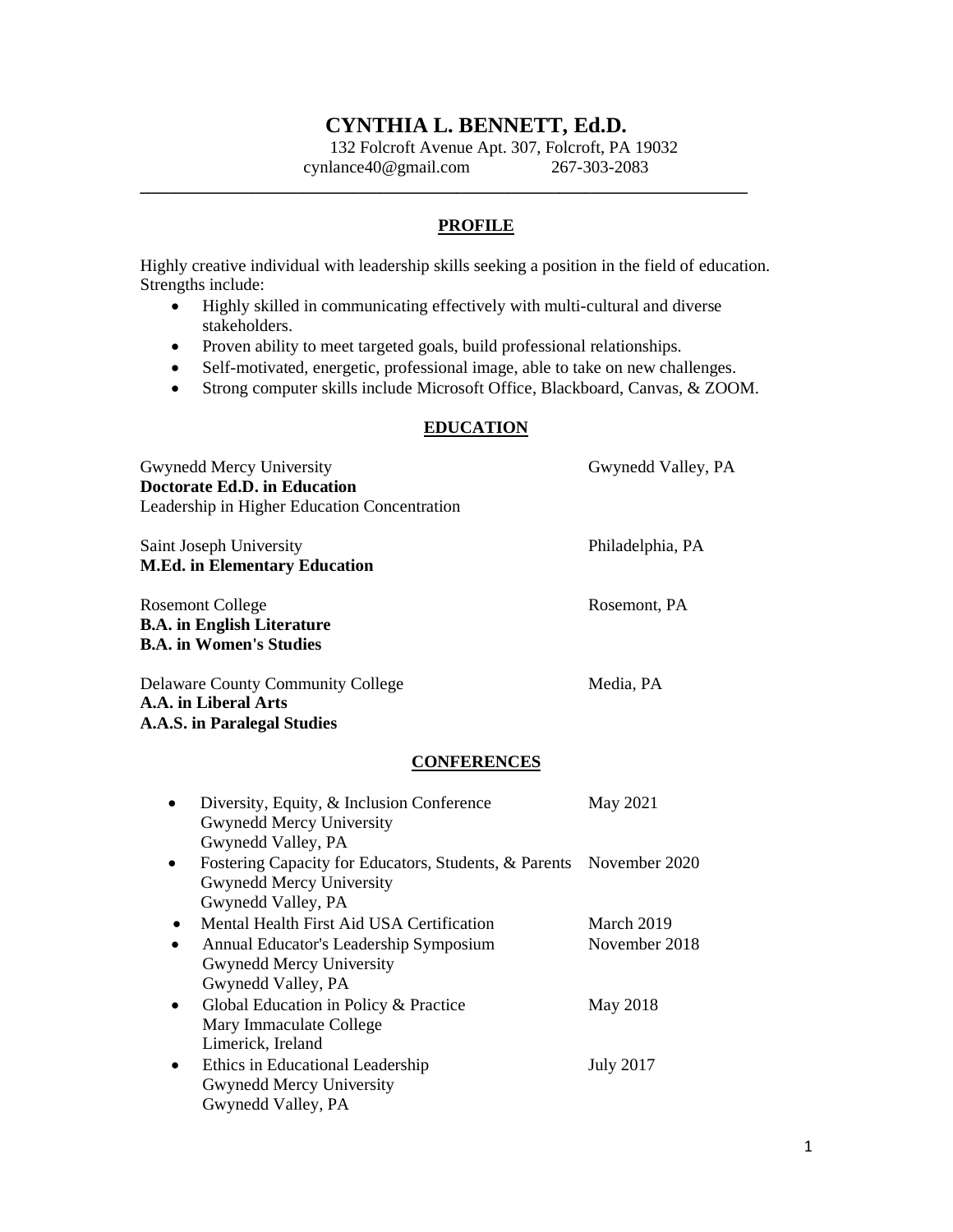• Education Policy & Practice in U.S. September 2016 Gwynedd Mercy University Gwynedd Valley, PA

### **ACADEMIC EXPERIENCE**

### Gwynedd Mercy University Gwynedd Valley, PA **Adjunct/Dissertation Chair August 2020-Present** Courses Instructed

• Dissertation Advisement I & II

# Harcum College Bryn Mawr, PA

Courses Instructed

- English Composition  $1 \& 2$
- Intro to Psychology
- Abnormal Psychology
- Ethics in the Professional Workplace
- Intro to Gender Studies
- Public Speaking
- College Orientation & Research
- Intro to Micro Computers

# Delaware County Community College Media, PA Adjunct Professor **August 2006-December 2013**

# Courses Instructed

- Student Success
- Foundations of Education
- Intro to Teaching
- Classroom Management
- African American History
- Intro to Sociology
- Sociology & Diversity
- Sociology: Marriage & the Family
- English Composition 1& 2
- General Education Development

# Gwynedd Mercy University Philadelphia, PA

# Courses Instructed

- College Writing
- Technical Writing
- World of Ideas
- Intro to Mass Media

## Widener University Chester, PA

## General Education Development Instructor March 2008-October 2008 Courses Instructed

- Developmental English
- Developmental Reading & Writing

**Adjunct Professor** January 2016- Present

**Adjunct Professor August 2008-July 2012**